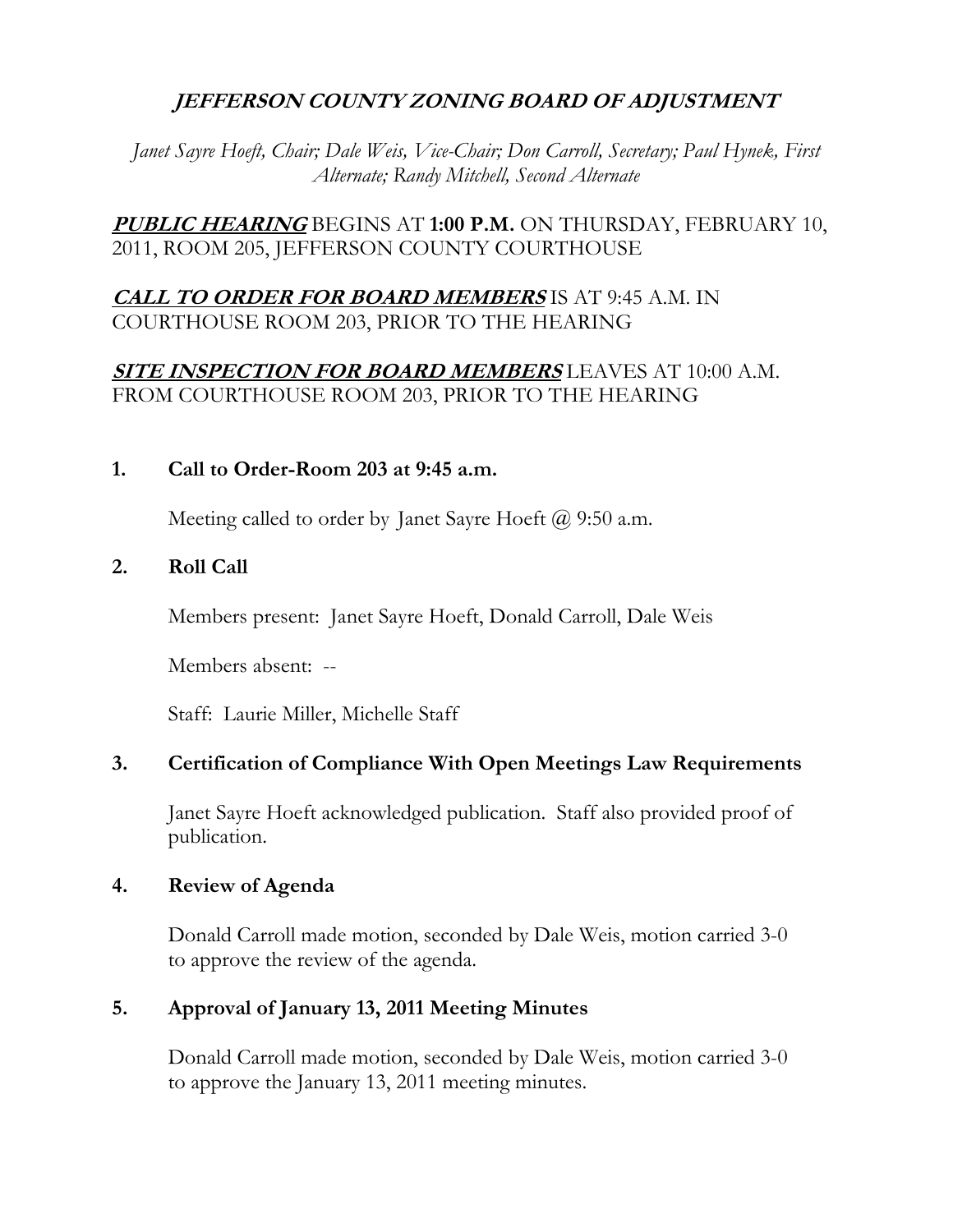**6. Site Inspections – Beginning at 10:00 a.m. and Leaving from Room 203**  V1357-11 – Nick Baumann, N3759 CTH Y, Town of Jefferson V1359-11 – Theresa Kitzman-Kelley, N4294 CTH E, Town of Sullivan V1358-11 – Brad & Pam Seidl, N7339 CTH N, Town of Milford

#### **7. Public Hearing – Beginning at 1:00 p.m. in Room 205**

Meeting called to order by Janet Sayre Hoeft  $\omega$  1:00 p.m.

Members present: Janet Sayre Hoeft, Donald Carroll, Dale Weis

Members absent: --

Staff: Laurie Miller, Michelle Staff

Janet Sayre Hoeft explained procedures.

Donald Carroll read into record the following:

# **NOTICE OF PUBLIC HEARING JEFFERSON COUNTY ZONING BOARD OF ADJUSTMENT**

**NOTICE IS HEREBY GIVEN** that the Jefferson County Zoning Board of Adjustment will conduct a public hearing at 1:00 p.m. on Thursday, February 10, 2011 in Room 205 of the Jefferson County Courthouse, Jefferson, Wisconsin. Matters to be heard are applications for variance from terms of the Jefferson County Zoning Ordinance. No variance may be granted which would have the effect of allowing in any district a use not permitted in that district. No variance may be granted which would have the effect of allowing a use of land or property which would violate state laws or administrative rules. Subject to the above limitations, variances may be granted where strict enforcement of the terms of the ordinance results in an unnecessary hardship and where a variance in the standards will allow the spirit of the ordinance to be observed, substantial justice to be accomplished and the public interest not violated. Based upon the findings of fact, the Board of Adjustment must conclude that: 1) Unnecessary hardship is present in that a literal enforcement of the terms of the ordinance would unreasonably prevent the owner from using the property for a permitted purpose or would render conformity with such restrictions unnecessarily burdensome; 2) The hardship is due to unique physical limitations of the property rather than circumstances of the applicant; 3) The variance will not be contrary to the public interest as expressed by the purpose and intent of the zoning ordinance. **PETITIONERS, OR THEIR REPRESENTATIVES, SHALL BE PRESENT.** There may be site inspections prior to public hearing which any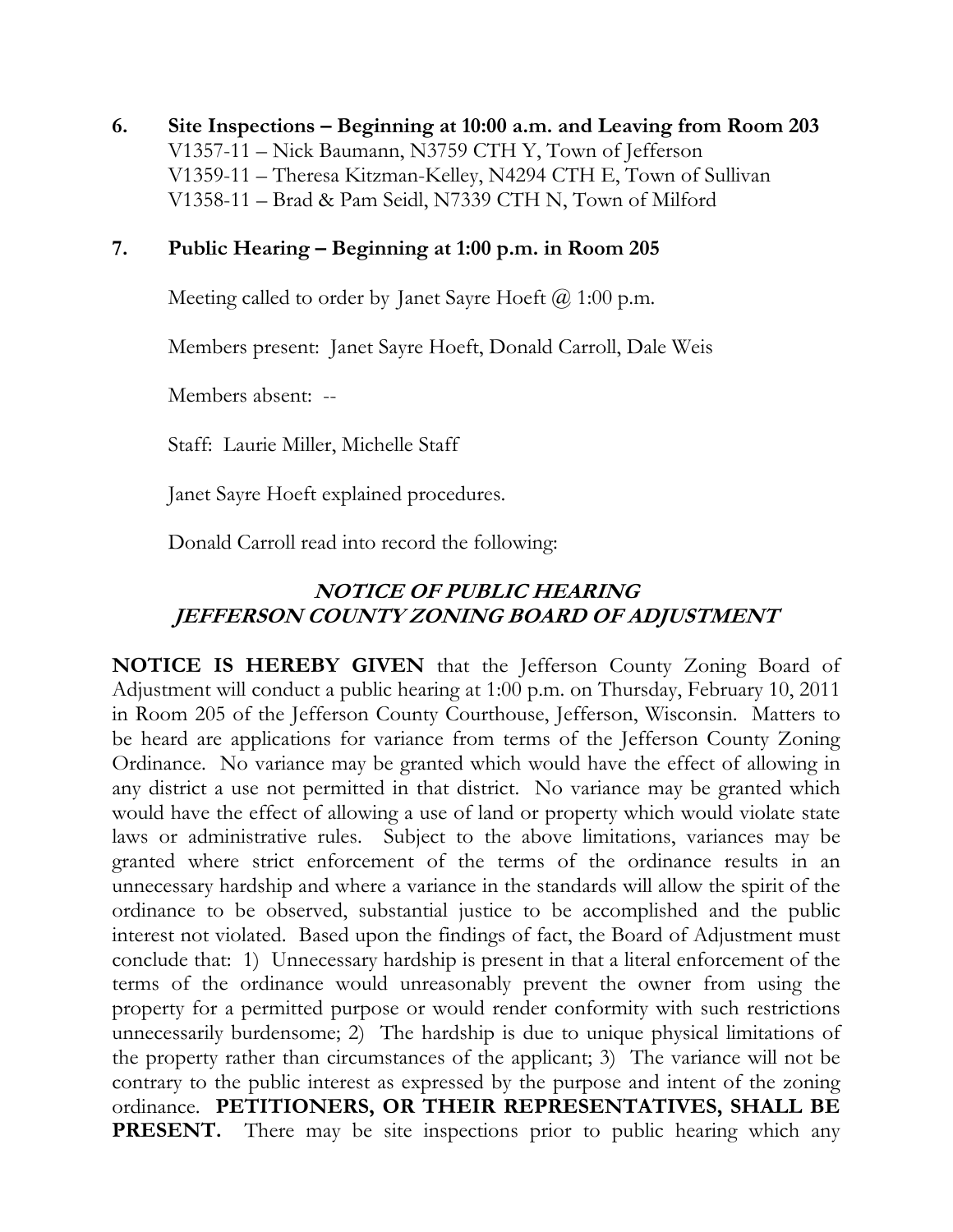interested parties may attend; decisions shall be rendered after public hearing on the following:

**V1357-11 – Nick Baumann:** Variance from Sec. 11.04(f)5 of the Jefferson County Zoning Ordinance to reduce the minimum side/rear yard setback for a proposed accessory structure/detached garage in an A-1 Agricultural zone. The site is at **N3759 CTH Y** in the Town of Jefferson on PIN 014-0615-1843-001 (2.169 Acres).

Nick Baumann presented his petition. There were no questions or comments in favor or opposition of the petition.

There was a response in the file of approval which was read into the record by Donald Carroll.

Michelle Staff gave staff report.

Donald Carroll questioned the petitioner on the need of the proposed size of structure. Janet Sayre Hoeft questioned staff on what could be built and still meet the setbacks. Janet questioned the petitioner if this would be replacing the shed that's there now, and if it would be coming any closer to the road. Dale Weis questioned the square footage and the encroachment as well as if the petitioner inquired if the county Highway Department would allow another driveway. Dale also questioned staff on the road setbacks.

**V1358-11 – Brad & Pam Seidl:** Variance from Sec. 11.07(d) to reduce the centerline and right-of-way setbacks for construction of a detached garage at **N7339 CTH N** in the Town of Milford. The site is on PIN 020-0814-3633-002 (1.37 Acres) in an A-1 Agricultural zone.

Brad Seidl presented his petition. There were no questions or comments in favor or opposition of the petition.

Don Carroll read into the record a response from the town of approval which was found in the file.

Staff report was given by Michelle Staff.

Dale Weis questioned staff if the garage could be attached to the house. Dale also questioned the petitioner how difficult it would be to attach it to the house as well as if CTH N was planning to be rebuilt. Janet Sayre Hoeft questioned the use of the other buildings. Donald Carroll questioned the lot line, and if the adjacent barn was on his property.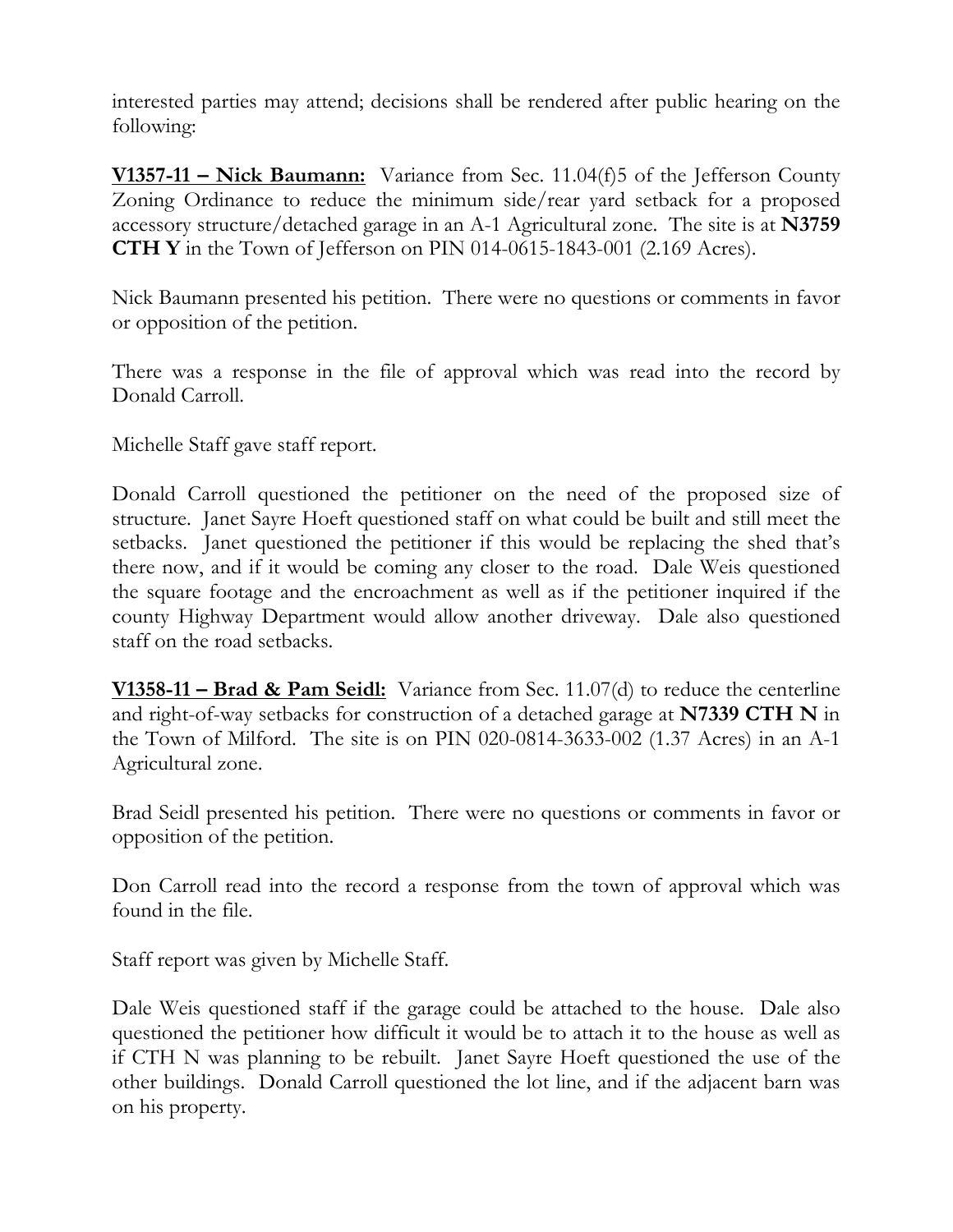**V1359-11 – Theresa A. Kitzman-Kelly:** Variance from Sec. 11.04(f)5 for reduced side yard setback and 11.07(a)2 to allow a silo to exceed in height, twice its distance to a proposed lot line. The site is at **N4294 CTH E** in the Town of Sullivan, on PIN 026-0616-1132-000 (29.480 Acres) and 026-0616-1123-000 (36.306 Acres) in an A-1 Agricultural zone.

Theresa Kitzman-Kelly presented her petition. In favor was Daryl Payne. There were no questions or comments in opposition of the petition.

There was a response from the town in the file of no objection, and was read into the record by Donald Carroll.

Staff report was given by Michelle Staff.

Donald Carroll made a statement of the location of the existing buildings and setbacks. Dale Weis questioned the use of the silo and how long it was since it was used.

## **8. Decisions on Above Petitions - Beginning @ 1:33 p.m. (See also files)**

#### **9. Adjourn**

Motion was made by Dale Weis, seconded by Donald Carroll, motion carried 3-0 to adjourn  $\omega$  2:25 p.m.

## **If you have questions regarding these matters, please contact the Zoning Department at 920-674-7113 or 920-674-8638.**

The Board may discuss and/or take action on any item specifically listed on the agenda.

# **JEFFFERSON COUNTY ZONING BOARD OF ADJUSTMENT**

Individuals requiring special accommodations for attendance at the meeting should contact the County Administrator at 920-674-7101 at least 24 hours prior to the meeting so appropriate arrangements can be made.

# **DECISION OF THE ZONING BOARD OF ADJUSTMENT**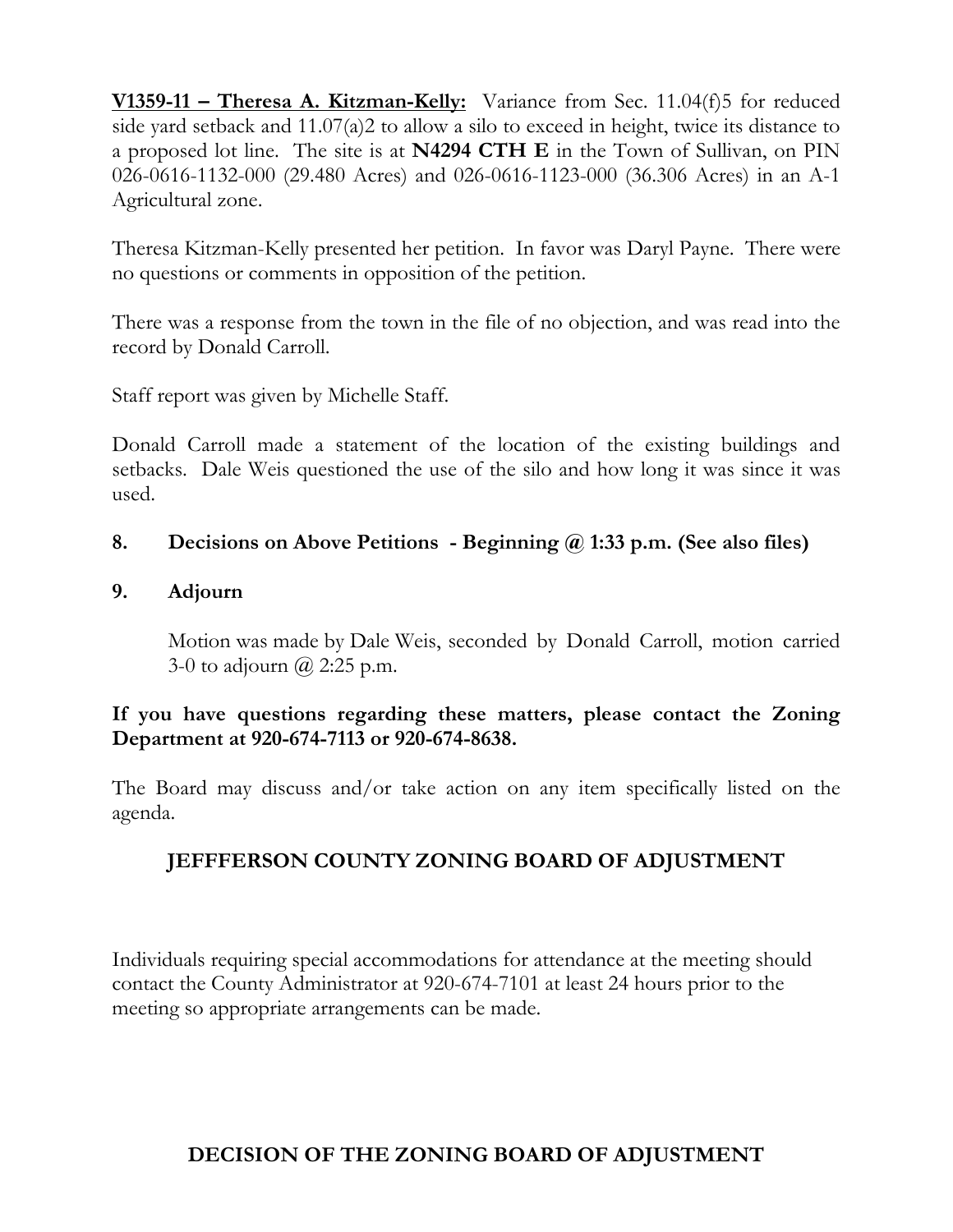#### **JEFFERSON COUNTY, WISCONSIN**

#### **FINDINGS OF FACT**

| <b>PETITION NO.:</b>                                                                      | 2011 V1357          |
|-------------------------------------------------------------------------------------------|---------------------|
| <b>HEARING DATE:</b>                                                                      | 02-10-2011          |
| <b>APPLICANT:</b>                                                                         | Nicholas H. Baumann |
| <b>PROPERTY OWNER:</b>                                                                    | <b>SAME</b>         |
| PARCEL (PIN #): 014-0615-1843-001                                                         |                     |
| TOWNSHIP:                                                                                 | <b>I</b> efferson   |
| INTENT OF PETITIONER: $\qquad$ To construct a 30'x40' (1,200 sq. ft.) detached garage 10' |                     |
| from the rear lot line.                                                                   |                     |
|                                                                                           |                     |
|                                                                                           |                     |

#### THE APPLICANT REQUESTS A VARIANCE FROM SECTION 11.04(f)(5) OF **THE JEFFERSON COUNTY ZONING ORDINANCE.**

#### **THE FEATURES OF THE PROPOSED CONSTRUCTION AND PROPERTY WHICH RELATE TO THE GRANT OR DENIAL OF THE VARIANCE APPLICATION ARE: House was constructed in 1969. There is no permit for the existing shed. The road setback is 85' from the centerline and 50' from the R.O.W., and 20' from the side**

 **lot line.** 

 **The proposed detached 30'x40' (1,200 sq. ft.) structure is proposed at 10' from the rear lot line whereas 20' is required.** 

 **The septic is behind the existing residence. A detached structure could be located north of the existing residence but would require an additional driveway off of CTH Y or a driveway across the front of the lot.** 

#### **FACTS OR OBSERVATIONS BASED ON SITE INSPECTIONS: Site inspections conducted. Observed property layout & location.**

FACTS PRESENTED AT PUBLIC HEARING: See tape, minutes & file.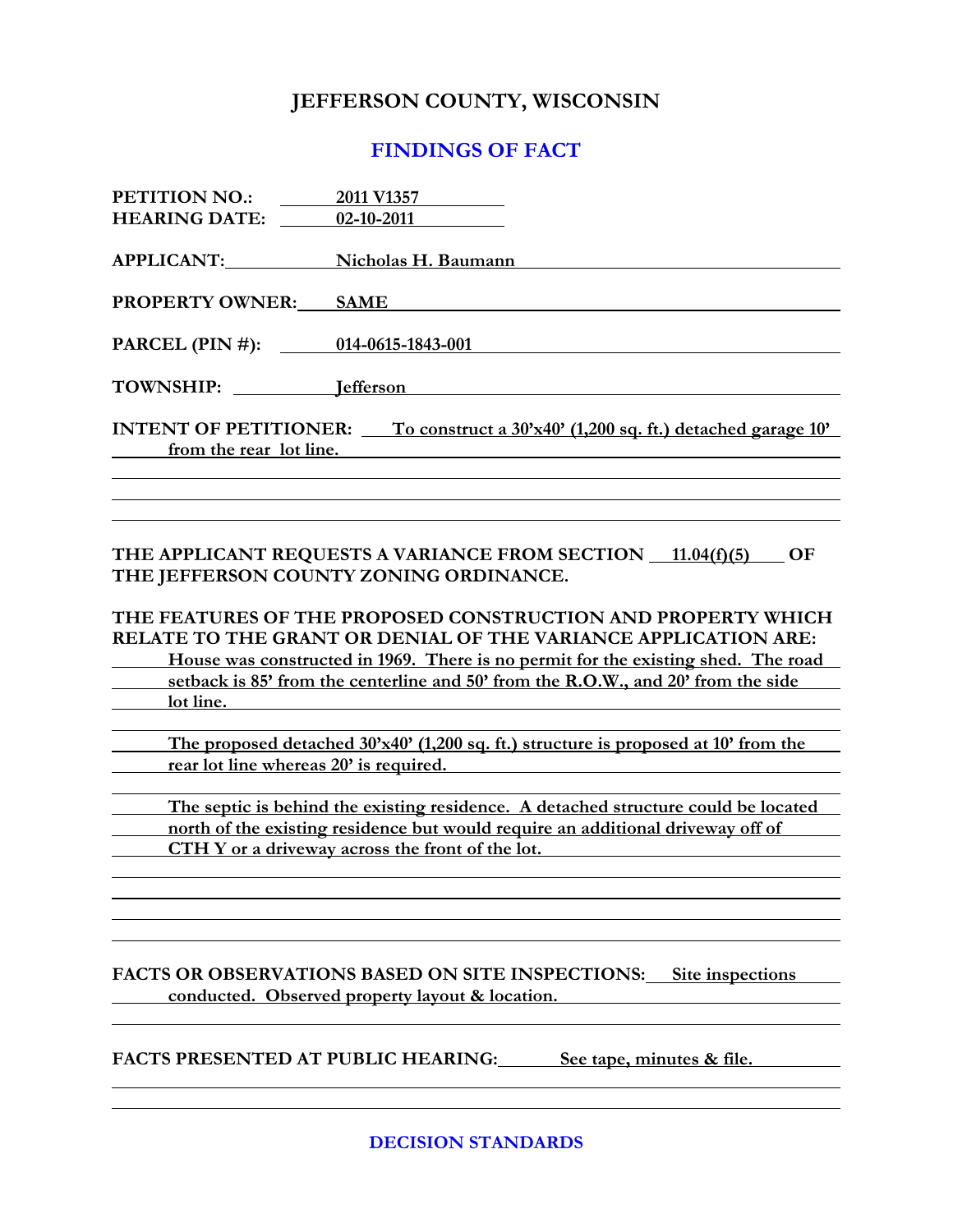- **A. NO VARIANCE MAY BE GRANTED WHICH WOULD HAVE THE EFFECT OF ALLOWING IN ANY DISTRICT A USE NOT PERMITTED IN THAT DISTRICT ---------**
- **B. NO VARIANCE MAY BE GRANTED WHICH WOULD HAVE THE EFFECT OF ALLOWING A USE OF LAND OR PROPERTY WHICH WOULD VIOLATE STATE LAWS OR ADMINSTRATIVE RULES: ---------**
- **C. SUBJECT TO THE ABOVE LIMITATIONS, VARIANCES MAY BE GRANTED WHERE STRICT ENFORCEMENT OF THE TERMS OF THE ORDINANCE RESULTS IN AN UNNECESSARY HARDSHIP & WHERE A VARIANCE IN THE STANDARDS WILL ALLOW THE SPIRIT OF THE ORDINANCE TO BE OBSERVED, SUBSTANTIAL JUSTICE TO BE ACCOMPLISHED, & THE PUBLIC INTEREST NOT VIOLATED.**

 **BASED ON THE FINDINGS OF FACT, THE BOARD CONCLUDES THAT:** 

**1. UNNECESSARY HARDSHIP IS PRESENT IN THAT A LITERAL ENFORCEMENT OF THE TERMS OF THE ZONING ORDINANCE WOULD UNREASONABLY PREVENT THE OWNER FROM USING THE PROPERTY FOR A PERMITTED PURPOSE OR WOULD RENDER CONFORMITY WITH SUCH RESTRICTIONS UNNECESSARILY BURDENSOME BECAUSE it's the only practical site to put the garage. He cannot build to the west. Building to the north would require him to put in a new driveway. This would keep everything in the building.** 

**Don Carroll was opposed because it is the owner's desire and there are other options available.** 

**2. THE HARDSHIP IS DUE TO UNIQUE PHYSICAL LIMITATIONS OF THE PROPERTY RATHER THAN THE CIRCUMSTANCES OF THE APPLICANT BECAUSE of the nature of the lot.** 

**Don Carroll was opposed because the petitioner can reduce the size of the garage or put in a driveway on the other road.** 

**3. THE VARIANCE WILL NOT BE CONTRARY TO THE PUBLIC INTEREST AS EXPRESSED BY THE PURPOSE AND INTENT OF THE ZONING ORDINANCE BECAUSE of town approval, and the neighbor was O.K. with it. There would be no**  *impact on public interest* 

**4.**

**\*A VARIANCE MAY BE GRANTED IF ALL THESE CONDITIONS ARE MET\***

#### **DECISION: THE REQUESTED VARIANCE IS GRANTED.**

**MOTION: Dale Weis SECOND: Janet Sayre Hoeft VOTE: 2-1**

**CONDITIONS OF APPROVAL/DENIAL:** 

 **CHAIRPERSON** 

**SIGNED: DATE: 02-10-2011** 

**BOARD DECISIONS MAY BE APPEALED TO CIRCUIT COURT. AUDIO RECORD OF THESE PROCEEDINGS IS AVAILABLE UPON REQUEST. DECISION OF THE ZONING BOARD OF ADJUSTMENT**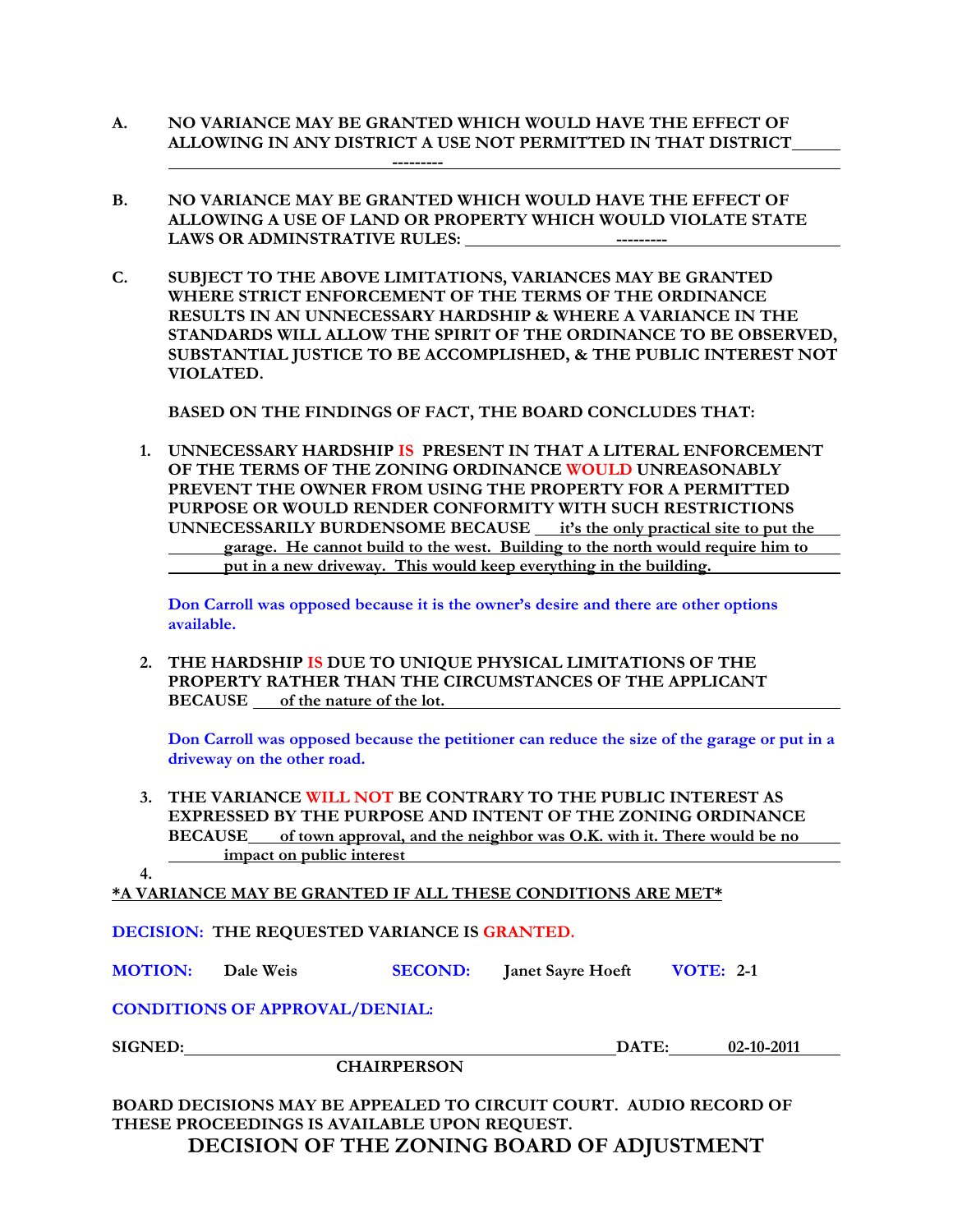#### **JEFFERSON COUNTY, WISCONSIN**

#### **FINDINGS OF FACT**

| <b>PETITION NO.:</b>                                                                  | 2011 V1358                              |  |
|---------------------------------------------------------------------------------------|-----------------------------------------|--|
| <b>HEARING DATE:</b>                                                                  | 02-10-2011                              |  |
|                                                                                       | <b>Bradley R. &amp; Pamela T. Seidl</b> |  |
| <b>PROPERTY OWNER:</b>                                                                | <b>SAME</b>                             |  |
| PARCEL (PIN #): 020-0814-3633-002                                                     |                                         |  |
| TOWNSHIP:                                                                             | <b>Milford</b>                          |  |
| INTENT OF PETITIONER: $\qquad$ To build a new 32'x40' (1,280 sq. ft.) detached garage |                                         |  |
| 51' from the centerline and approximately 15' from the R.O.W.                         |                                         |  |
|                                                                                       |                                         |  |

#### THE APPLICANT REQUESTS A VARIANCE FROM SECTION 11.07(d) OF **THE JEFFERSON COUNTY ZONING ORDINANCE.**

# **THE FEATURES OF THE PROPOSED CONSTRUCTION AND PROPERTY WHICH RELATE TO THE GRANT OR DENIAL OF THE VARIANCE APPLICATION ARE: The petitioner is proposing a new 32'x40' (1,280 sq. ft.) detached garage at 15' from**

 **the R.O.W. and 51' from the centerline whereas the required setback is 85' from the centerline and 50' from the R.O.W.** 

 **The lot is 1.37 acres. There are available lands to build this size of structure without**  *<u>variances. In fact, there are 2 additional detached structures on the property*</u>  **that give the petitioner reasonable use of the property. Additional storage could be added to the existing detached structures, or, the existing structures could be rebuilt which could meet all the required setbacks.** 

 **The setbacks are shown on the attached certified survey map. The existing house is non-conforming.** 

#### **FACTS OR OBSERVATIONS BASED ON SITE INSPECTIONS: Site inspections**  *conducted.* **Observed property layout & location. <b>***conducted.* Observed property layout & location.

FACTS PRESENTED AT PUBLIC HEARING: See tape, minutes & file.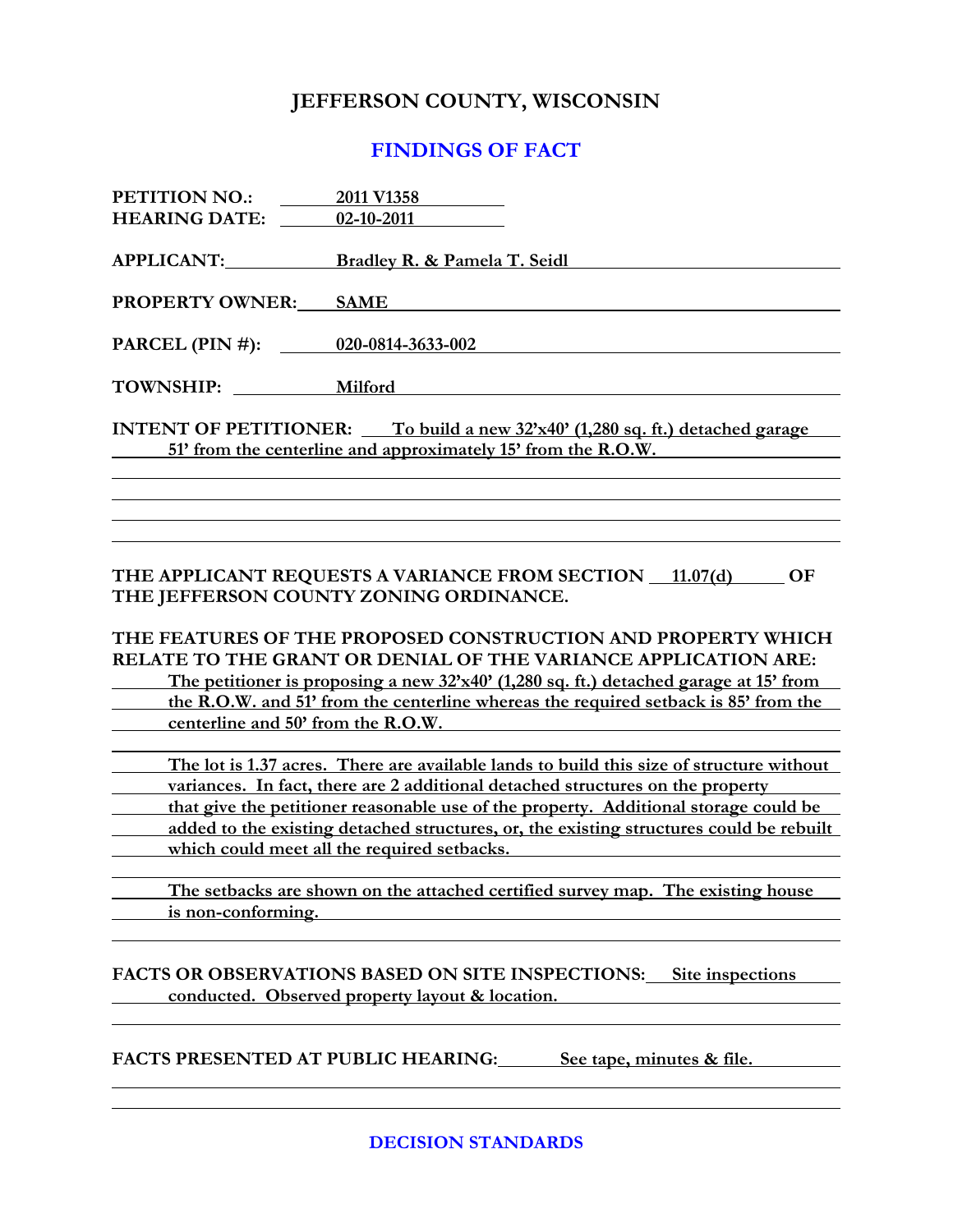- **A. NO VARIANCE MAY BE GRANTED WHICH WOULD HAVE THE EFFECT OF ALLOWING IN ANY DISTRICT A USE NOT PERMITTED IN THAT DISTRICT ---------**
- **B. NO VARIANCE MAY BE GRANTED WHICH WOULD HAVE THE EFFECT OF ALLOWING A USE OF LAND OR PROPERTY WHICH WOULD VIOLATE STATE LAWS OR ADMINSTRATIVE RULES: ---------**
- **C. SUBJECT TO THE ABOVE LIMITATIONS, VARIANCES MAY BE GRANTED WHERE STRICT ENFORCEMENT OF THE TERMS OF THE ORDINANCE RESULTS IN AN UNNECESSARY HARDSHIP & WHERE A VARIANCE IN THE STANDARDS WILL ALLOW THE SPIRIT OF THE ORDINANCE TO BE OBSERVED, SUBSTANTIAL JUSTICE TO BE ACCOMPLISHED, & THE PUBLIC INTEREST NOT VIOLATED.**

 **BASED ON THE FINDINGS OF FACT, THE BOARD CONCLUDES THAT:** 

- **5. UNNECESSARY HARDSHIP IS PRESENT IN THAT A LITERAL ENFORCEMENT OF THE TERMS OF THE ZONING ORDINANCE WOULD UNREASONABLY PREVENT THE OWNER FROM USING THE PROPERTY FOR A PERMITTED PURPOSE OR WOULD RENDER CONFORMITY WITH SUCH RESTRICTIONS UNNECESSARILY BURDENSOME BECAUSE \_\_ the owner is entitled to a garage to store a vehicle.**
- **6. THE HARDSHIP IS DUE TO UNIQUE PHYSICAL LIMITATIONS OF THE PROPERTY RATHER THAN THE CIRCUMSTANCES OF THE APPLICANT BECAUSE** this is a difficult site due to the topography and septic location. It's not  **feasible to attach the garage to the house. It keeps in line with the existing house.**  It's the only place to put a garage of this size.
- **7. THE VARIANCE WILL NOT BE CONTRARY TO THE PUBLIC INTEREST AS EXPRESSED BY THE PURPOSE AND INTENT OF THE ZONING ORDINANCE BECAUSE it's no closer to the road than any other existing building. There is town board approval. There is no impact on public interest, and there was no feedback from the county Highway Department.**

**\*A VARIANCE MAY BE GRANTED IF ALL THESE CONDITIONS ARE MET\***

**DECISION: THE REQUESTED VARIANCE IS GRANTED.** 

**MOTION: Dale Weis SECOND: Donald Carroll VOTE: 3-0**

**CONDITIONS OF APPROVAL/DENIAL:** 

**SIGNED: DATE: 02-10-2011** 

**BOARD DECISIONS MAY BE APPEALED TO CIRCUIT COURT. AUDIO RECORD OF THESE PROCEEDINGS IS AVAILABLE UPON REQUEST.** 

**DECISION OF THE ZONING BOARD OF ADJUSTMENT** 

# **CHAIRPERSON**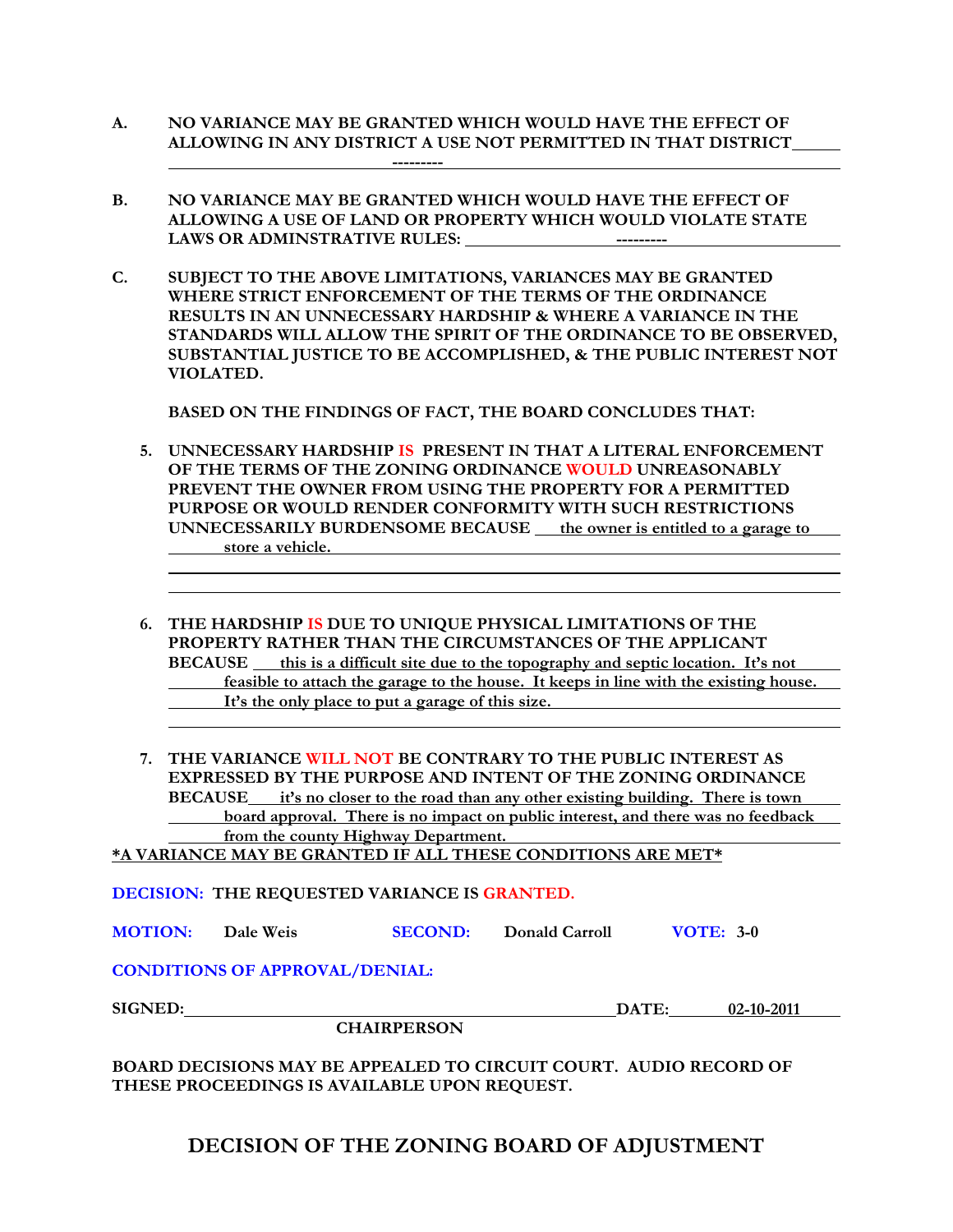#### **JEFFERSON COUNTY, WISCONSIN**

#### **FINDINGS OF FACT**

| PETITION NO.:<br><b>HEARING DATE:</b> 02-10-2011 | 2011 V1359                                                                                                                                                                                                                                                                                                                                                                       |
|--------------------------------------------------|----------------------------------------------------------------------------------------------------------------------------------------------------------------------------------------------------------------------------------------------------------------------------------------------------------------------------------------------------------------------------------|
| APPLICANT:                                       | Theresa A. Kitzman-Kelly                                                                                                                                                                                                                                                                                                                                                         |
| <b>PROPERTY OWNER: SAME</b>                      |                                                                                                                                                                                                                                                                                                                                                                                  |
|                                                  | PARCEL (PIN #): 026-0616-1123-000 & 026-0616-1132-000                                                                                                                                                                                                                                                                                                                            |
| TOWNSHIP:                                        | Sullivan                                                                                                                                                                                                                                                                                                                                                                         |
|                                                  | <b>INTENT OF PETITIONER:</b> To create a new lot with a silo not meeting the required<br>setback of twice its distance from the nearest lot line.                                                                                                                                                                                                                                |
|                                                  | THE APPLICANT REQUESTS A VARIANCE FROM SECTION 11.04(f) & 11.07(a)2<br>OF THE JEFFERSON COUNTY ZONING ORDINANCE.                                                                                                                                                                                                                                                                 |
|                                                  | THE FEATURES OF THE PROPOSED CONSTRUCTION AND PROPERTY WHICH<br>RELATE TO THE GRANT OR DENIAL OF THE VARIANCE APPLICATION ARE:<br>The petitioner is proposing a new lot line with a setback of the silo of 37' whereas<br>the required set back is 47.5' because the height of the structure is 95'. The silo is<br>required to be twice its distance from the nearest lot line. |

 **The reason for this request is to create a new lot line between 2 existing structures. The lot line can be reconfigured to include the building in the lot, meet the setbacks, and still be within the required 3 acres for farm consolidation.** 

 **They may build an agricultural building on the remainder of the lands meeting all setback requirements. The remaining land must have access from CTH E.** 

**FACTS OR OBSERVATIONS BASED ON SITE INSPECTIONS: Site inspections conducted.** Observed property layout & location.

FACTS PRESENTED AT PUBLIC HEARING: See tape, minutes & file.